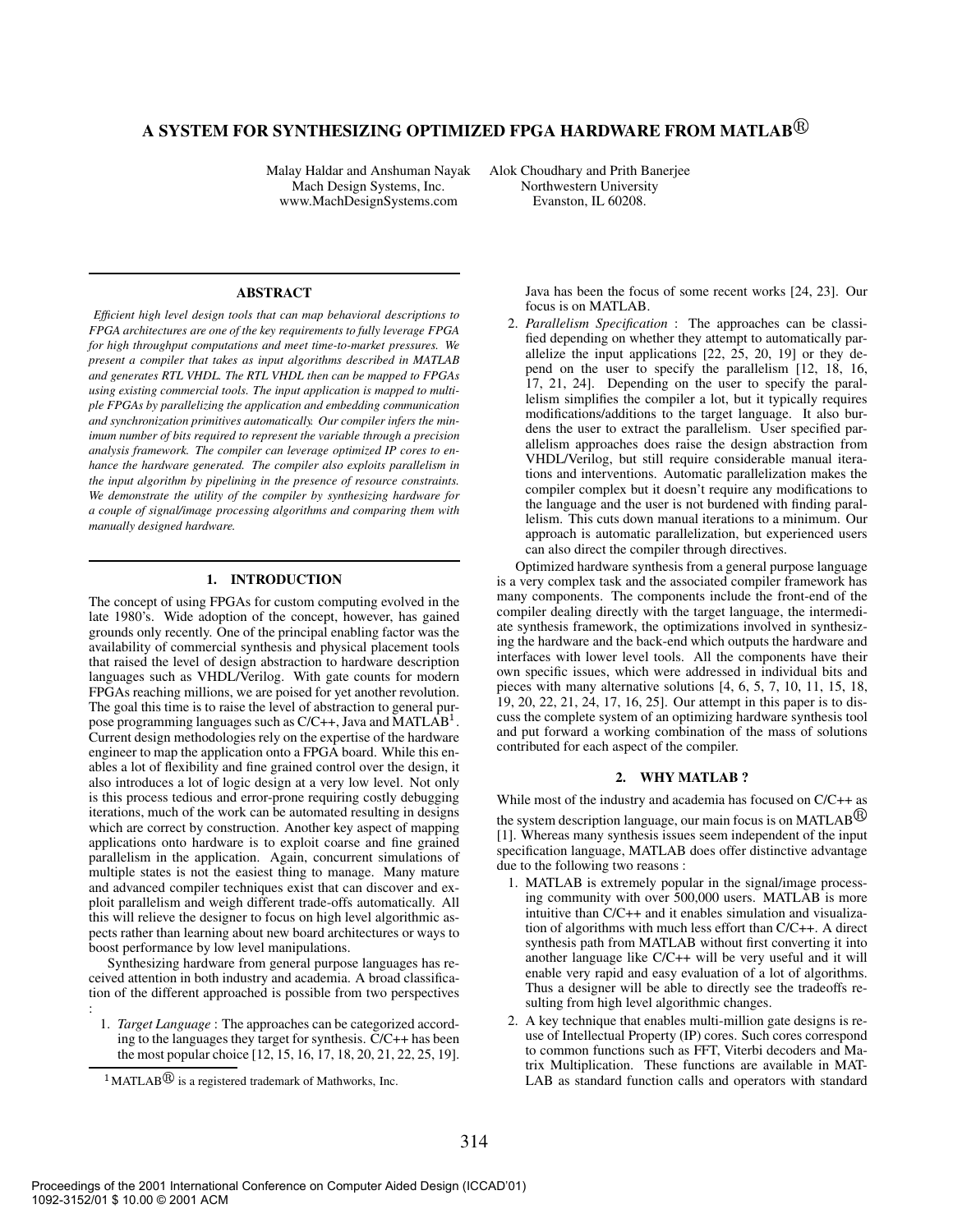interfaces. This feature becomes particularly useful in recognizing that a particular IP block can be used for part of the input application and how to generate the interface signals corresponding to it. In languages without standard library calls for the algorithms, there may be innumerable ways to specify and invoke the algorithms. In such a situation it becomes very difficult to recognize that an IP block can be used for part of the algorithm and generating the interfaces for it.

However, MATLAB does have some disadvantages. The two main issues in that respect are :

- 1. MATLAB doesn't have any notion of type/shape for its variables. This becomes a nightmare from the compiler perspective and using existing techniques, in most cases inefficient code is generated that covers all or many of the possible types/shapes of the variables. We have developed a type/shape algebra framework that enables accurate inferencing, leading to efficient hardware generation [9]. In spite of the inferencing framework, if the compiler is unable to do a satisfactory job, the user can force the type/shape of a variable through directives.
- 2. Simulation of scalarized MATLAB code is slower than a compiled approach. This is because MATLAB is an interpreted language which incurs a lot of overhead if simple computations are done in a loop. However, our focus is on signal/image processing kind of applications where arbitrary loops and array manipulations is not the norm. Regular loops with extensive use of library functions is more common for such applications for which MATLAB is ideally suited.

# **3. COMPILATION OVERVIEW**

We now present an overview of our compiler architecture. Figure 1 shows the different compiler phases. The front-end parses the input MATLAB program and builds a MATLAB AST(Abstract Syntax Tree). The input code may contain directives [3] regarding the types, shapes and precision of arrays that cannot be inferred, which are attached to the AST nodes as annotations. This is followed by a type-shape inference phase. MATLAB variables have no notion of type or shape. The type-shape phase analyzes the input program to infer the type and shape of the variables present for which type/shape is not provided by directives. This is followed by a scalarization phase where the operation on matrices are expanded out into loops. In case optimized library functions are available for a particular operation, it is not scalarized and the IP core corresponding to the library function is used instead. The scalarized code is then passed through the parallelization phase. The parallelization phase attempts to exploit coarse grain parallelism by either splitting a loop onto multiple FPGAs on the board (data-parallel approach) or by putting different tasks onto different FPGAs and pipelining the output of one to the input of another (systolic approach). The parallelization phase relies on communication libraries implemented for the target architecture board to communicate between the different FPGAs. A state machine description in VHDL is then synthesized from the parallelized scalarized MATLAB code for each of the FPGAs . Most of the hardware related optimizations are performed on the VHDL AST. A precision inference scheme finds the minimum number of bits required to represent each variable in the AST. The precision information is used in instantiating customized IP blocks corresponding to the functions and operators. Transformations are then performed on the AST to optimize it according to the memory accesses present in the program and characteristics of the external memory. This is followed by a phase to perform optimizations like pipelining under resource constraints that alter parts of the state machine that was constructed earlier. Finally a traversal of the optimized VHDL AST produces the output code.

# **4. EXPERIMENTAL SETUP AND BENCHMARKS**

Our compiler is designed to produce code for most current FPGA architectures. The results presented in this paper are for hardware

generated for the *WildChild*<sup>TM</sup> FPGA board from Annapolis Micro Systems. It is a VME compatible board with eight *Xilinx 4010* FPGAs and one *Xilinx 4028* FPGA. The *Xilinx 4028* has an external memory that is 32-bit wide with  $2^{18}$  addressable locations. The memories connected to the 4010s are 16-bit wide.

The benchmarks include Matrix Multiplication, FIR filter, IIR filter, Sobel edge detection algorithm, an Average filter and a Motion Estimation algorithm. These benchmarks represent typical signal/image processing applications that are of interest to us. On one hand, such applications are important as they are representative of a class of applications that are predicted to be ubiquitous in next generation computing platforms, in environments that demand high throughput. On the other hand, these applications have inherent parallelism suitable for exploitation by implementation in customized hardware.

#### **5. MATLAB TO VHDL**

One of the challenges in generating hardware from MATLAB is to figure out the type/shape of the variables. As shown in Figure 2, the semantics of an operator can depend on the assignments to the operands. To generate hardware, the compiler must figure

| $a = 1$ ;     | $a = \text{rand}(256, 234);$ |
|---------------|------------------------------|
| $b = 3$ ;     | $b = \text{ones}(234, 512);$ |
| $c = a * b ;$ | $c = a * b ;$                |
| (i)           | (ii)                         |

Figure 2. The semantics of an operator depends on the type/shape of the operands in MATLAB. In (i) \* is a scalar multiplication whereas in (ii) it is a matrix multiplication.

out the exact data type i.e, integer or floating point, or complex numbers etc. The compiler also needs to figure out the shape i.e, how many dimensions the matrix (array) has, what are the extents in each dimension, etc. Our type shape algebra framework automatically figures out the type-shape of the variables [9]. In pathological cases where the compiler is unable to infer the type/shape of the variables, the user can assist the compiler by specifying the type/shape of selected variables. Once the type/shape of the variables are determined, the matrix operations are scalarized, the operations are expanded out into loops. Scalarization of the MATLAB AST is necessary when the objective is to perform a source-tosource transformation to a target language that is statically typed and which only supports elemental operations. MATLAB is an array-based language with many built-in functions to support array operations. Hence, to generate a VHDL description, it is necessary that the corresponding MATLAB AST is scalarized. Figure 3 shows an example where VHDL code is generated corresponding to a matrix multiply operation. Extensive discussion of VHDL generation from MATLAB is reported in [4]. The framework is capable of handling multi-dimension matrices which are mapped to an external memory. In addition, the loop and function call constructs of MATLAB are also supported. Figure 4 shows the experimental results of execution times of the benchmarks on a *Xilinx 4028* using manual and compiler approaches. As can be seen, the manually designed hardware on the average is five times better than the compiler output, noting that it took several months to complete the manual designs while the compiler generated the hardware in a matter of minutes.**Reduction of design time is the key advantage of using the compiler**. In the next few sections, we elaborate how our compiler closes the performance gap between its output and the manually designed hardware.

## **6. PRECISION INFERENCING**

One important factor in generating customized hardware for an application is to efficiently utilize the silicon budget available. A key observation in this regard is that most image/signal processing computations are confined to  $8 \sim 16$  bits. To fully leverage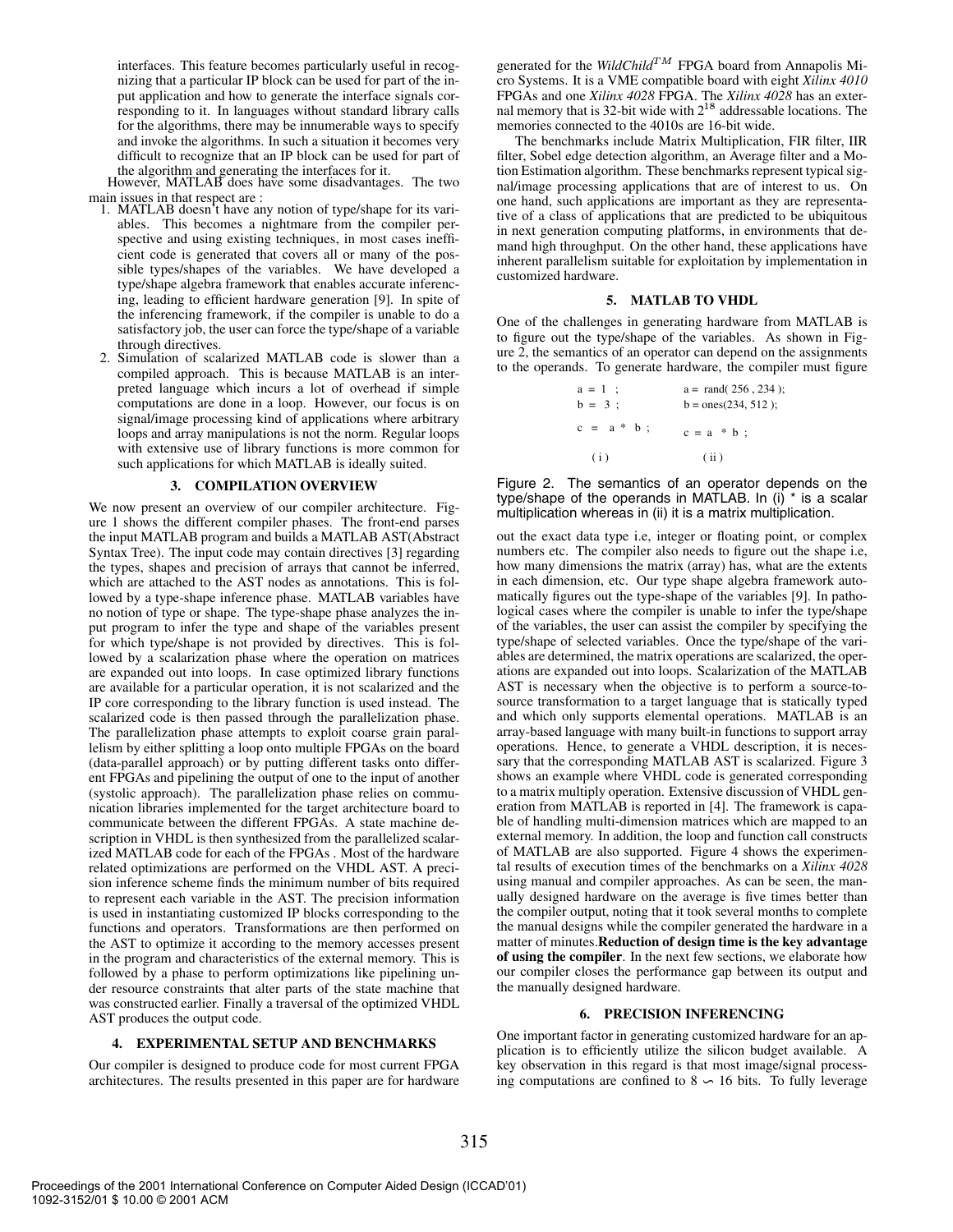





Figure 3. An example showing how a state machine is synthesized for matrix multiplication by first doing type/shape analysis, followed by scalarization.



Figure 4. Ratio of execution times of compiler generated hardware compared to manually designed hardware is shown. For example, for the matrix multiplication benchmark, the compiler generated hardware is 4 times slower than the manually designed hardware.

this fact, the minimum number of bits required to represent each variable must be inferred and appropriate operators instantiated in place of generic 32-bit operators. However, figuring out the precision manually in a real life design can be very tiresome and error prone. Our precision inferencing algorithm propagates value range information back and forth the AST to figure out the minimum bits required to represent a variable, see Figure 5. In case where

> $a = 8$ ; % 4 bits required  $b = 4$ ; % 3 bits required  $d = a + b$ : % 4 bits required  $e = b + input()$  % unknown, give % directive

#### Figure 5. Illustration of precision inferencing.

the precision of variables cannot be determined statically, the user can specify the precision by a directive; otherwise the most conservative estimate is taken. For floating point variables, in association with the precision inferencing algorithm an error analysis and propagation scheme is included. The error analysis determines the resolution of the floating point variables needed given a specified error that can be tolerated at the output. Details of the precision and error analysis algorithms can be found in [7]. Figure 6 shows the savings of resources in terms of CLBs when the precision inferencing algorithm is applied as opposed to instantiating generic 32 bit operators.



Figure 6. Ratio of the resource utilization in terms of CLBs while instantiating 32-bit operators as compared to determining the minimum number of bits required by precision inferencing.

# **7. IP CORE INTEGRATION**

IP cores range from optimized implementations of FFT and Viterbi decoders to adders and multipliers [13, 14]. To produce a design that rivals manual designs, one must be able to integrate these IP cores automatically into the designs synthesized. To leverage IP cores provided by different vendors, our compiler provides a standard and open interface between the compiler and the IP core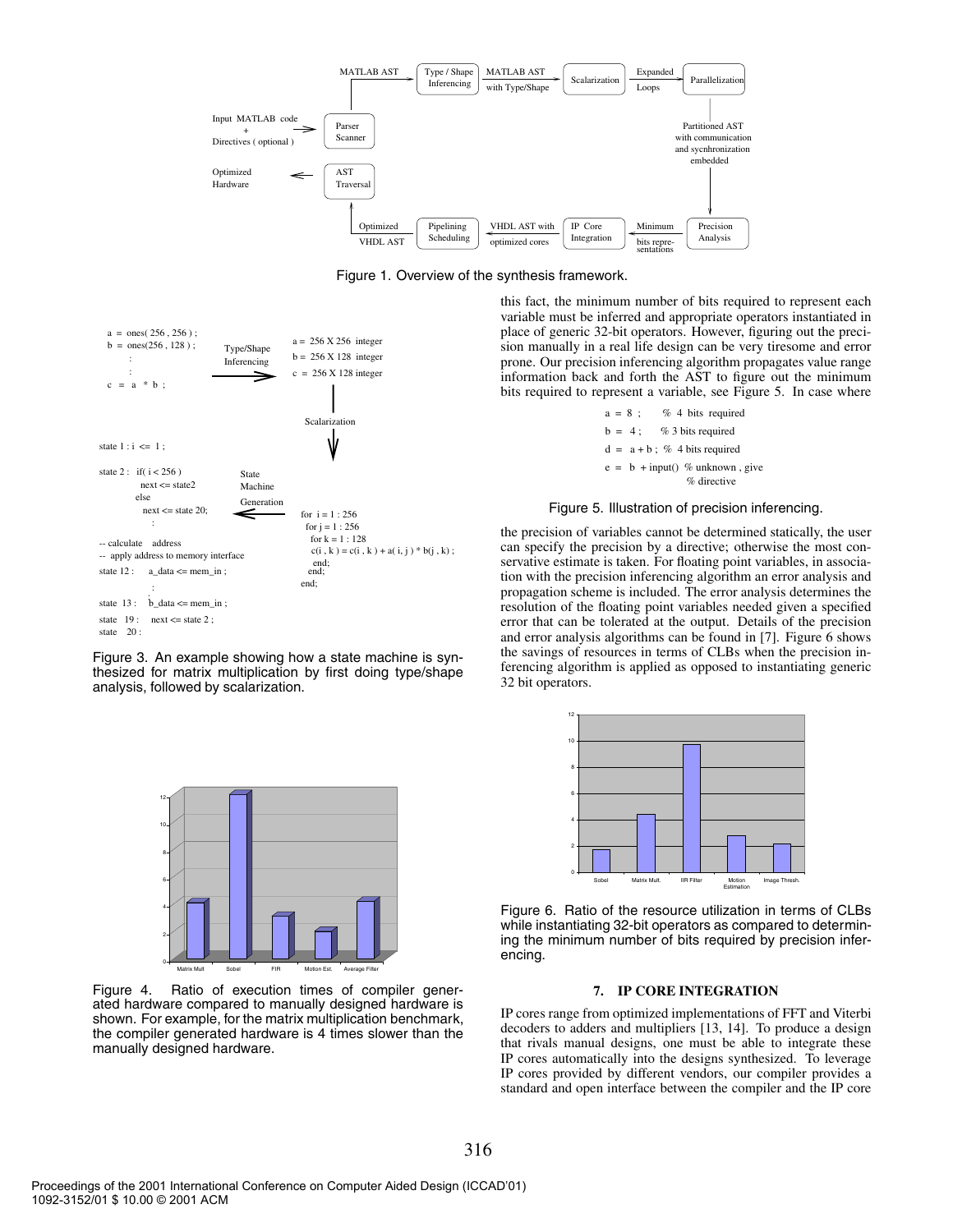database. The IP core database contains the EDIF/HDL implementations and interfaces to the IP cores. Along with each IP core, a code (in C/C++) is also present that generates the interface for using the particular IP core. This code is referred to as the interface generator of the IP core. The interface generator can access information about the AST through a uniform and open interface with the compiler. The compiler needs to provide information regarding the variables and operators, like whether they are signed/unsigned, integer/floating point, constant/variable and what precision. The IP database on the other hand must provide information to the compiler regarding the area/performance of the IP cores. The standard interface is a way of facilitating these information flows from different IP cores provided by different vendors. Details of the interface and issues surrounding the interface generator were described in [2]. Figure 7 summarizes the improvements obtained by using the optimized IP cores as opposed to generic operators and scalarizing all the functions.



Figure 7. Percentage improvement in execution time by using optimized IP cores over generic operators.

# **8. PIPELINING**

A close study of the manually designed hardware and the compiler generated hardware showed that the principal reason behind the better performance of the manually generated hardware was exploitation of fine grain parallelism and pipelining of the memory accesses. This prompted us to devise an automated way of pipelining the memory accesses and exploit fine grained parallelism. Our pipelining framework achieves this objective, an overview of which is given in Figure 8. The pipelining phase starts by performing de-



Figure 8. An overview of the pipelining framework.

pendency analysis of the loops and basic blocks. The GCD test is employed to figure out loop carried dependencies. In case there are no backward dependencies in a loop, the loop is deemed pipelinable. Next the number of memory ports are read as input to the pipelining algorithm. The pipelining algorithm then performs modulo scheduling [6] which overlaps different iterations of a loop such that number of memory access in any state does not exceed the number of memory ports specified. The modulo scheduling algorithm can be based on either ASAP (as soon as possible) or ALAP (as late as possible) algorithms. The reason the pipelining algorithm is based on memory ports is that many of the image/signal processing applications are memory bound. They tend to perform simple operations on relatively large data sets that reside in external memories. Hence, optimizing the memory accesses in general has a huge impact on performance. Conflicts created in variables due to overlapping of iterations is solved by renaming the variables as discussed in [6]. Figure 9 shows the impact of pipelining on performance. The compiler generated pipelined hardware matches



Figure 9. Ratio of the execution times of the compiler generated hardware with and without pipelining is shown, normalized to the execution time of manually designed hardware. For example, for the Sobel benchmark, the compiler generated hardware without pipelining is 8 times slower, whereas the pipelined hardware is as fast as the manual design.

the manual designs in most cases. In fact, the compiler generated pipelined hardware fares better than the manually designed hardware for the FIR and Motion Estimation benchmark. This is due to the fact that manual designers typically pipeline and exploit parallelism *within* a single iteration of the loop. The compiler can handle much more complexity and exploits parallelism *across* the different iterations of the loops. For example, the pipeline kernel synthesized for the motion estimation benchmark contained 200 concurrent statements spanning 5 iterations. Such complexity can only be handled in an automated fashion.

## **9. RESOURCE CONSTRAINED PIPELINING**

The pipelining algorithm presented in the previous section was only constrained by the number of memory ports and was based on an ASAP/ALAP scheduling algorithm variation. However, resource constraints must also be taken into account while pipelining. Typically, the pipelined versions consumed twice the amount of CLBs when compared with the non-pipelined versions for the benchmarks presented before. To introduce the capability of producing intermediate designs that were pipelined but used less aggressive parallelism, a resource constrained pipelining framework was introduced. The resource constraints can be specified to the pipelining algorithm in terms of number of high level operators. The pipelining algorithm uses a list scheduling algorithm modified for modulo scheduling [5], such that the number of operators used concurrently in any state of the pipeline does not exceed the specified number of operators. The list scheduling algorithm relies on a heuristic that estimates the priority of each operator while scheduling. We experimented with existing heuristics which gave precedence to operators with the maximum number of children or whose distance from the sink node of the control-data flow graph was longest. We also devised our own heuristics which was based on the aggregate resource requirements of the tree fanning out from the operator and the available resources. It has been shown that such an approach produces efficient pipeline schedules [5]. Figure 10 shows a summary of the results for the different heuristics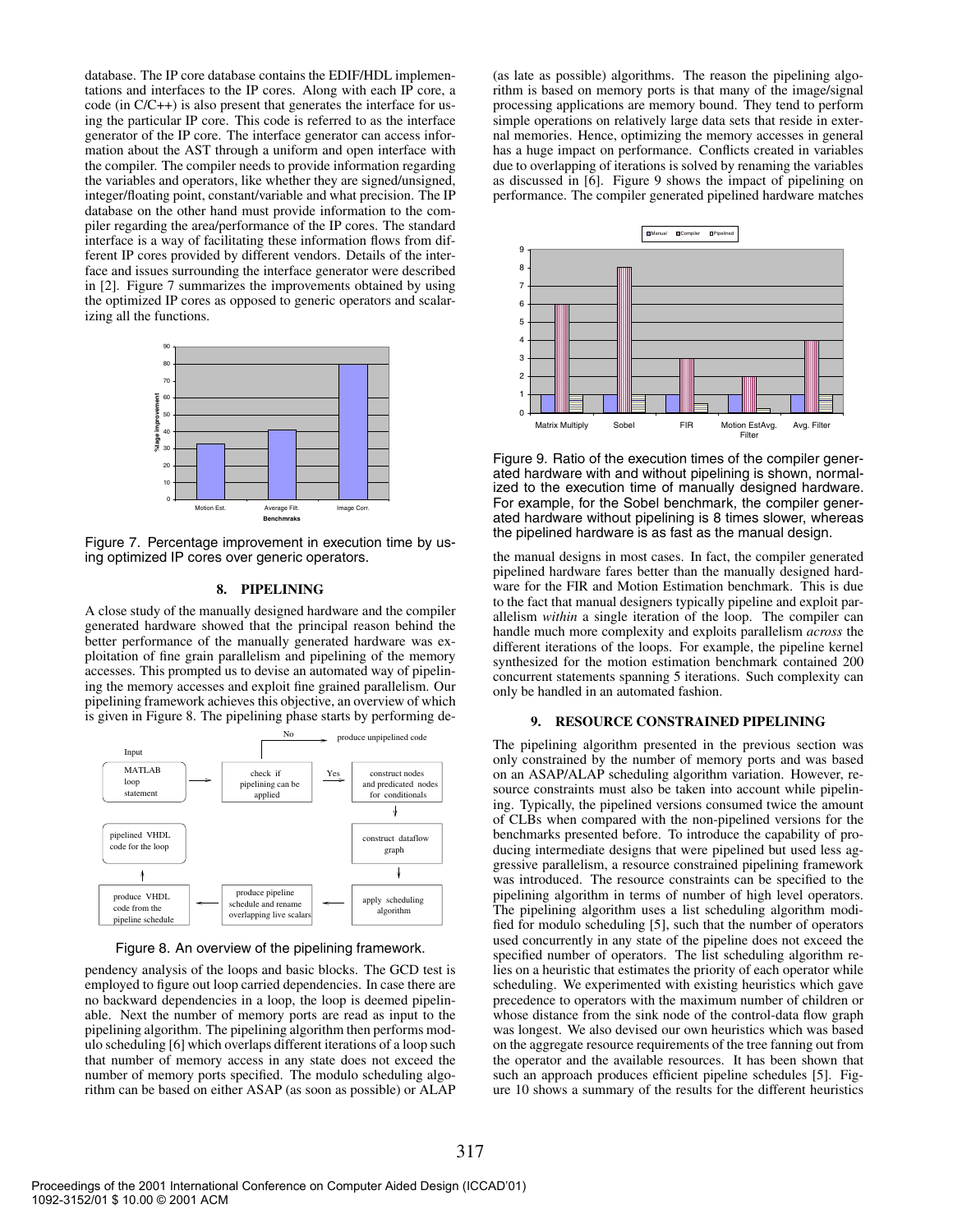used while producing resource constrained pipelines.



Figure 10. Normalized execution times corresponding to the different heuristics used in the list scheduling algorithm (maximum predecessor, longest path from sink, aggregate resources of fanning tree) for the Sobel benchmark is shown. The execution time with unconstrained resources is shown at the far right.

#### **10. MULTI-FPGA PARALLELIZATION**

The scheduling and pipelining framework described above is geared towards utilizing the fine grained parallelism present in the application. Most current FPGA boards contain multiple FPGAs. A mechanism to leverage coarse grained parallelism is required to make use of the multiple FPGAs. In this direction, our parallelization framework partitions the scalarized MATLAB AST to generate a partitioned AST for each of the individual FPGAs present on the board. An architecture description of the FPGA board is required for specifying the target architecture to the parallelization phase. The parallelization phase assumes a set of standard communication and synchronization primitives are implemented on the FPGA board. The parallelization phase embeds these primitives to synchronize between the different parts of the AST mapped to different FPGAs. In particular, two approaches to parallelize the MATLAB AST are adopted. The first approach is a data parallel approach wherein the execution of a loop is spread across the FPGAs. The data that is operated on by the loop is split across the memories associated with the FPGAs. This is similar to parallelizing loops for distributed memory machines. In the second approach, different loops are mapped to different FPGAs, and the output of one loop is piped to another loop. This is similar to the systolic parallelization schemes. While the data parallel approach is most effective for memory bound applications due to the increased memory bandwidth of multiple FPGAs, the systolic approach is particularly useful for large applications as the logic for the application can be spread across several FPGAs.

For the Sobel edge detection benchmark a speedup of 7.5 was obtained by mapping the application onto 8 FPGAs. The speedup was obtained in comparison to the hardware generated for a single FPGA by the compiler. Comparison with manually designed hardware in this case is somewhat involved as manually mapping the applications onto multiple FPGAs is a very time consuming proposition (the very reason we designed the compiler!). Moreover, as the speedup obtained is very near to optimal, we conclude that the parallelization was satisfactory. Extensive benchmarking and comparisons of the parallelization phase is part of our current work.

#### **11. SUMMARY**

We now present the result of performing all the optimizations in tandem and comparing against manually designed hardware. We would like to emphasize once more that the manually generated hardware took months of design effort whereas the compiler generated the hardware in a matter of minutes. While a massive reduction in design time is achieved, the quality of the hardware generated was not compromised. Indeed, the hardware generated by the compiler were very close to the manually generated hardware in performance, in fact better in some cases. Figure 11(i) shows an input image to the Sobel edge detection algorithm. Figure 11(ii) shows the output of the Sobel edge detection algorithm as simulated in the MATLAB interpretor.

The same MATLAB code was then used to synthesize a pipelined hardware. The output of the hardware is shown in Figure 11(iii). The output matches the simulation result pixel by pixel. The designs generated by the compiler are correct by construction and do not require debugging iterations. Figure 12 shows the comparison of the execution times of the compiler generated hardware with the optimizations against the manually designed hardware for the benchmarks. Figure 13 shows a comparison of the resource utilization for the same. The performance of the compiler output and manually optimized hardware are comparable. The resource utilization of the compiler generated hardware are within a factor of four of the manually designed hardware.



Figure 12. Ratio of the execution times of the compiler generated hardware with the optimizations as compared to the manually generated hardware.



Figure 13. Ratio of the CLBs used by the compiler generated hardware with optimizations as compared to the manually generated hardware.

#### **12. FUTURE WORK**

The major focus of our current and future work is in the following two directions

- 1. We are investigating methods to identify and utilize opportunities to synthesize on-chip caches to reduce the memory traffic and boost the performance of the synthesized hardware.
- 2. We are concentrating on accurate prediction of the resource and routing resources needed for a particular design to achieve design closure in minimum iterations possible.

## **13. CONCLUSIONS**

In conclusion we have presented a compiler capable of generating highly optimized hardware from applications described in MAT-LAB. A set of effective optimizations implemented in the compiler